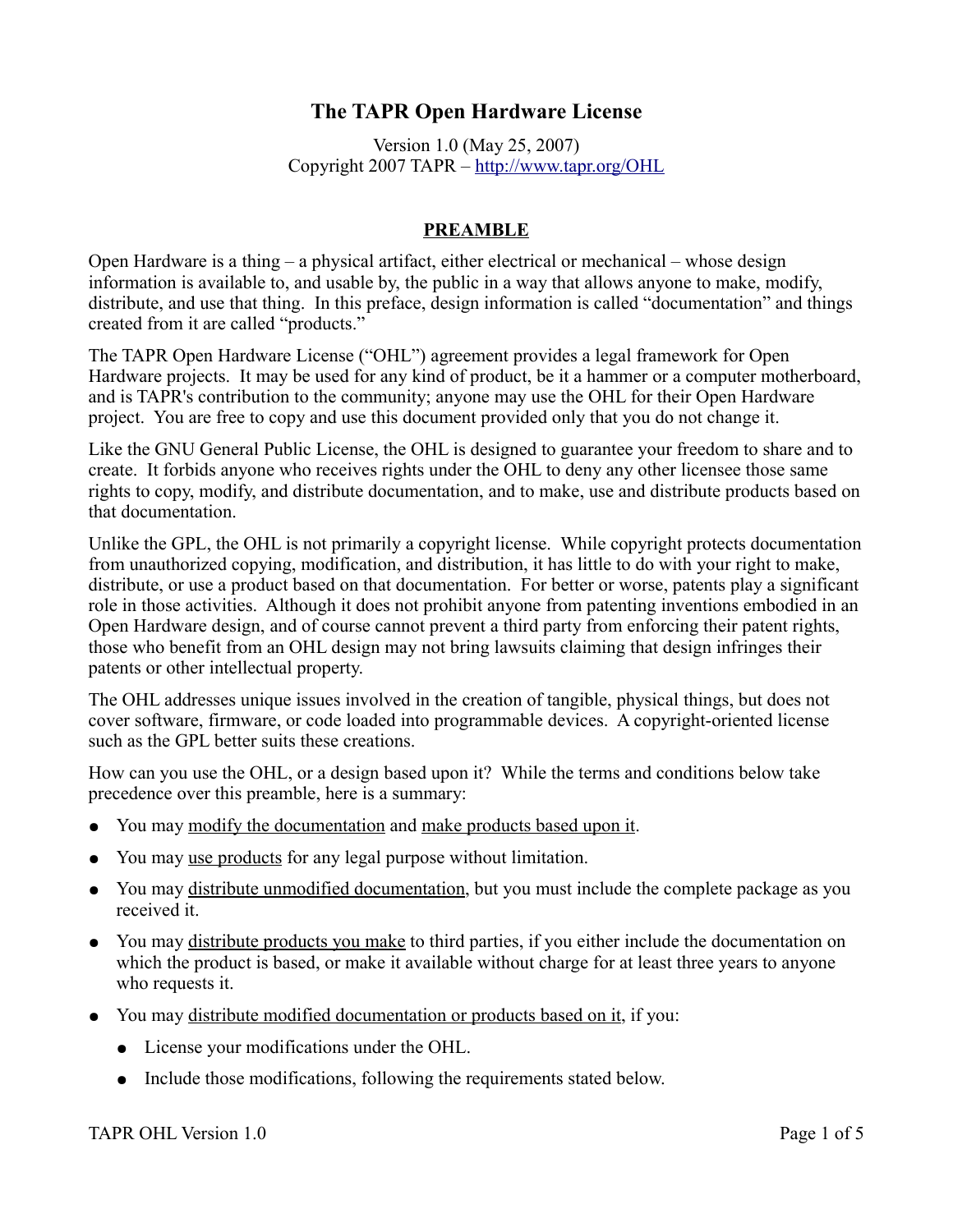- Attempt to send the modified documentation by email to any of the developers who have provided their email address. This is a good faith obligation – if the email fails, you need do nothing more and may go on with your distribution.
- If you create a design that you want to license under the OHL, you should:
	- Include this document in a file named LICENSE (with the appropriate extension) that is included in the documentation package.
	- If the file format allows, include a notice like "Licensed under the TAPR Open Hardware License (www.tapr.org/OHL)" in each documentation file. While not required, you should also include this notice on printed circuit board artwork and the product itself; if space is limited the notice can be shortened or abbreviated.
	- Include a copyright notice in each file and on printed circuit board artwork.
	- If you wish to be notified of modifications that others may make, include your email address in a file named "CONTRIB.TXT" or something similar.
- Any time the OHL requires you to make documentation available to others, you must include all the materials you received from the upstream licensors. In addition, if you have modified the documentation:
	- You must identify the modifications in a text file (preferably named "CHANGES.TXT") that you include with the documentation. That file must also include a statement like "These modifications are licensed under the TAPR Open Hardware License."
	- You must include any new files you created, including any manufacturing files (such as Gerber files) you create in the course of making products.
	- You must include both "before" and "after" versions of all files you modified.
	- You may include files in proprietary formats, but you must also include open format versions (such as Gerber, ASCII, Postscript, or PDF) if your tools can create them.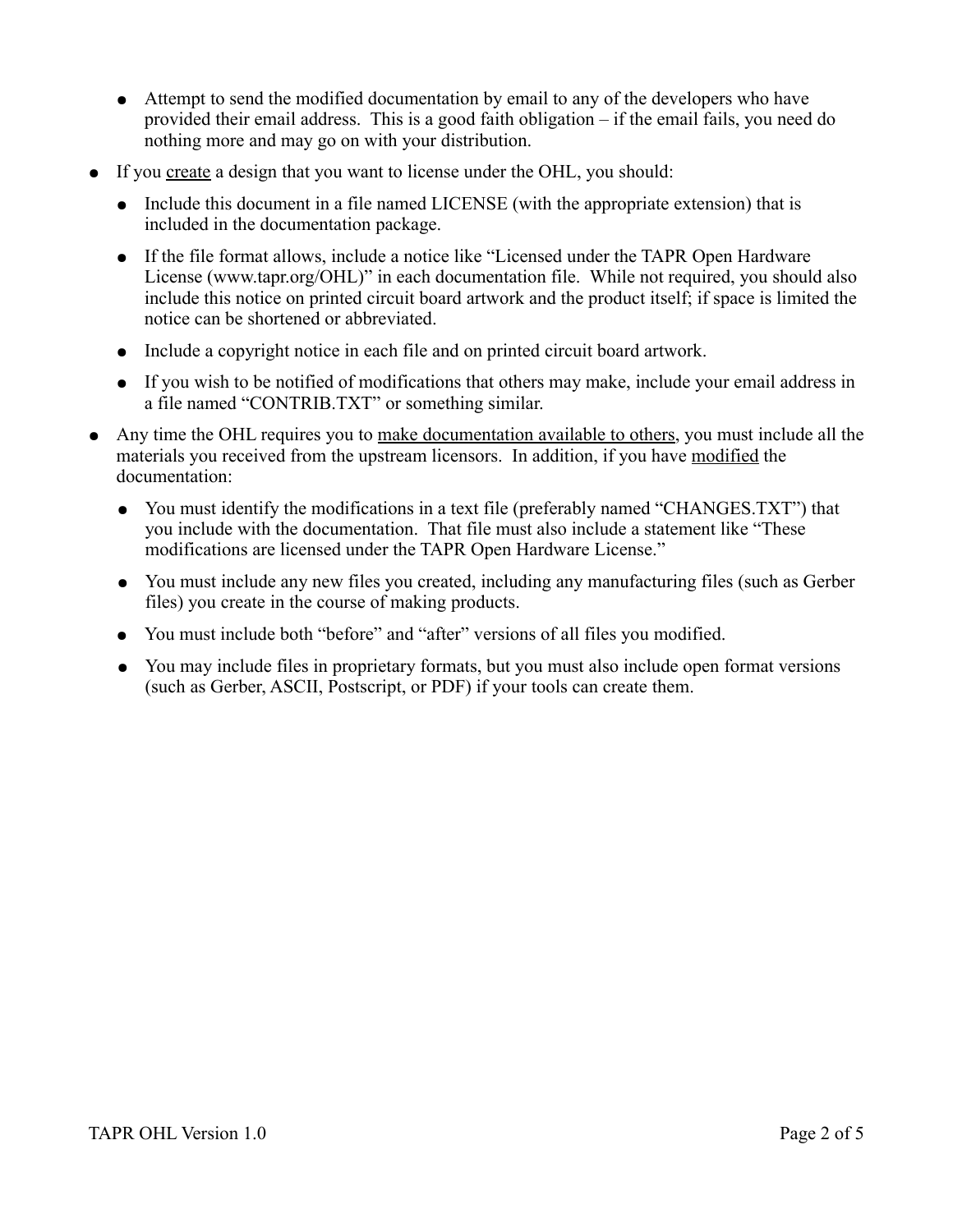## **TERMS AND CONDITIONS**

#### **1. Introduction**

1.1 This Agreement governs how you may use, copy, modify, and distribute Documentation, and how you may make, have made, and distribute Products based on that Documentation. As used in this Agreement, to "distribute" Documentation means to directly or indirectly make copies available to a third party, and to "distribute" Products means to directly or indirectly give, loan, sell or otherwise transfer them to a third party.

- 1.2 "Documentation" includes:
	- (a) schematic diagrams;
	- (b) circuit or circuit board layouts, including Gerber and other data files used for manufacture;
	- (c) mechanical drawings, including CAD, CAM, and other data files used for manufacture;
	- (d) flow charts and descriptive text; and
	- (e) other explanatory material.

Documentation may be in any tangible or intangible form of expression, including but not limited to computer files in open or proprietary formats and representations on paper, film, or other media.

- 1.3 "Products" include:
	- (a) circuit boards, mechanical assemblies, and other physical parts and components;
	- (b) assembled or partially assembled units (including components and subassemblies); and
	- (c) parts and components combined into kits intended for assembly by others;

which are based in whole or in part on the Documentation.

1.4 This Agreement applies to any Documentation which contains a notice stating it is subject to the TAPR Open Hardware License, and to all Products based in whole or in part on that Documentation. If Documentation is distributed in an archive (such as a "zip" file) which includes this document, all files in that archive are subject to this Agreement unless they are specifically excluded. Each person who contributes content to the Documentation is referred to in this Agreement as a "Licensor."

1.5 By (a) using, copying, modifying, or distributing the Documentation, or (b) making or having Products made or distributing them, you accept this Agreement, agree to comply with its terms, and become a "Licensee." Any activity inconsistent with this Agreement will automatically terminate your rights under it (including the immunities from suit granted in Section 2), but the rights of others who have received Documentation, or have obtained Products, directly or indirectly from you will not be affected so long as they fully comply with it themselves.

1.6 This Agreement does not apply to software, firmware, or code loaded into programmable devices which may be used in conjunction with Documentation or Products. Such software is subject to the license terms established by its copyright holder(s).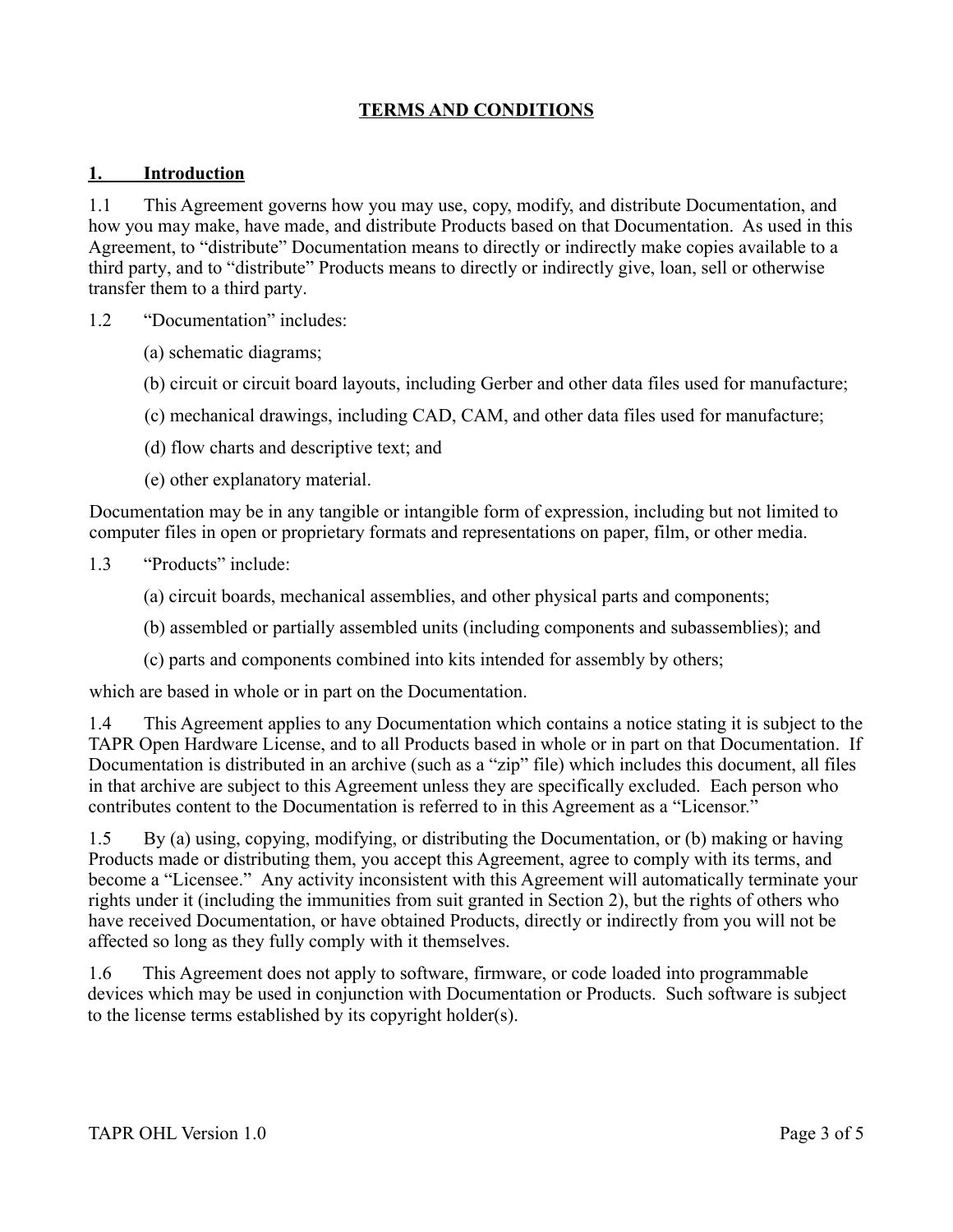### **2. Patents**

2.1 Each Licensor grants you, every other Licensee, and every possessor or user of Products a perpetual, worldwide, and royalty-free immunity from suit under any patent, patent application, or other intellectual property right which he or she controls, to the extent necessary to make, have made, possess, use, and distribute Products. This immunity does not extend to infringement arising from modifications subsequently made by others.

2.2 If you make or have Products made, or distribute Documentation that you have modified, you grant every Licensor, every other Licensee, and every possessor or user of Products a perpetual, worldwide, and royalty-free immunity from suit under any patent, patent application, or other intellectual property right which you control, to the extent necessary to make, have made, possess, use, and distribute Products. This immunity does not extend to infringement arising from modifications subsequently made by others.

2.3 To avoid doubt, providing Documentation to a third party for the sole purpose of having that party make Products on your behalf is not considered "distribution," and a third party's act of making Products solely on your behalf does not cause that party to grant the immunity described in the preceding paragraph.

2.4 These grants of immunity are a material part of this Agreement, and form a portion of the consideration given by each party to the other. If any court judgment or legal agreement prevents you from granting the immunity required by this Section, your rights under this Agreement will terminate and you may no longer use, copy, modify or distribute the Documentation, or make, have made, or distribute Products.

### **3. Modifications**

You may modify the Documentation, and those modifications will become part of the Documentation. They are subject to this Agreement, as are Products based in whole or in part on them. If you distribute the modified Documentation, or Products based in whole or in part upon it, you must email the modified Documentation in a form compliant with Section 4 to each Licensor who has provided an email address with the Documentation. Attempting to send the email completes your obligations under this Section and you need take no further action if any address fails.

#### **4. Distributing Documentation**

4.1 You may distribute unmodified copies of the Documentation in its entirety in any medium, provided that you retain all copyright and other notices (including references to this Agreement) included by each Licensor, and include an unaltered copy of this Agreement.

4.2 You may distribute modified copies of the Documentation if you comply with all the requirements of the preceding paragraph and:

(a) include a prominent notice in an ASCII or other open format file identifying those elements of the Documentation that you changed, and stating that the modifications are licensed under the terms of this Agreement;

(b) include all new documentation files that you create, as well as both the original and modified versions of each file you change (files may be in your development tool's native file format, but if reasonably possible, you must also include open format, such as Gerber, ASCII, Postscript, or PDF, versions);